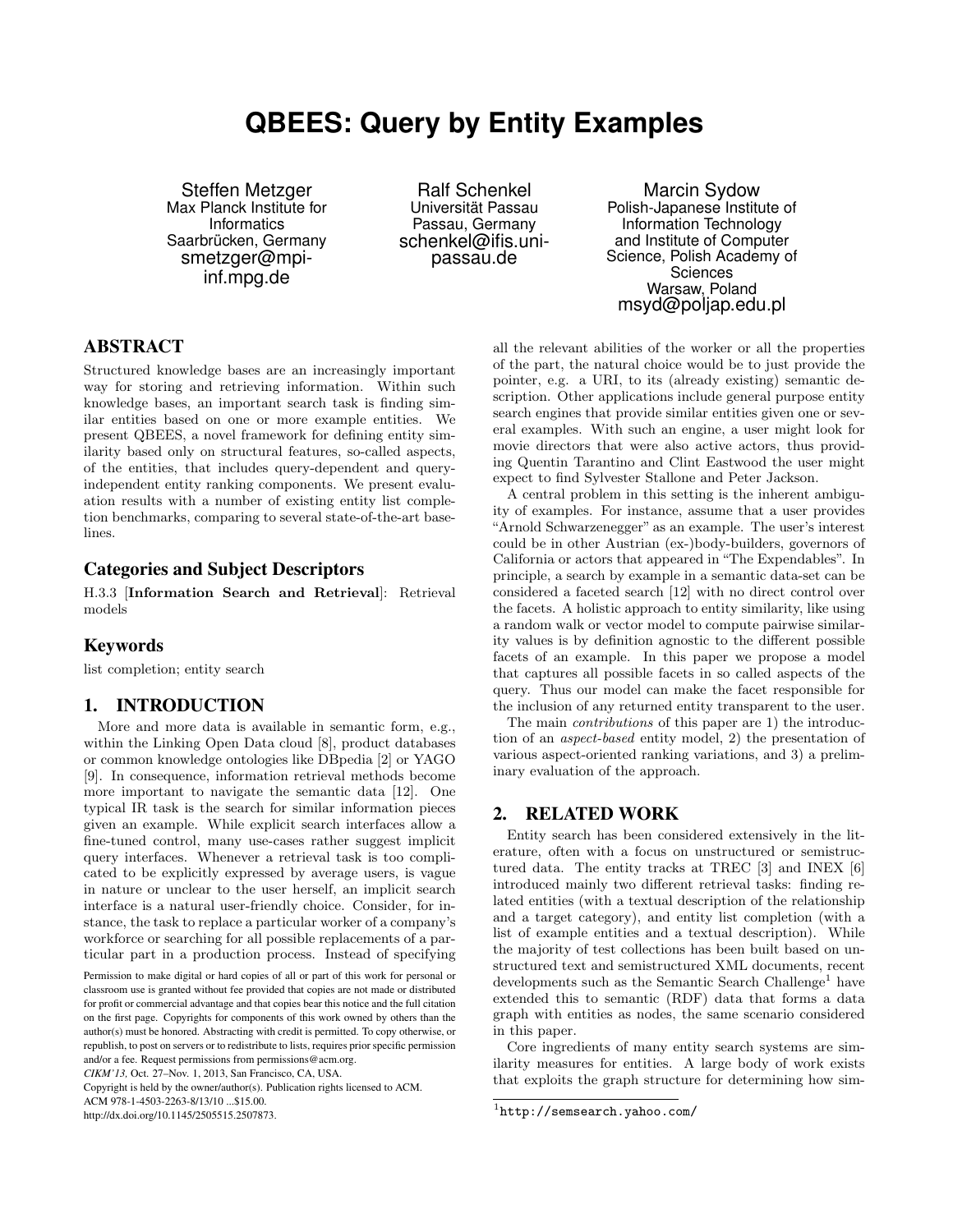ilar two entities are. One of the earliest approaches was SimRank [10] which considers two entities as similar if their context is similar. A more recent line of work uses random walks with restart to compute similarities of one entity or a group of entities to all other entities, such as Personalized Pagerank [7], with a focus on relational data graphs [1, 11].

Another group of approaches uses features extracted from the context of entities to determine their similarity, including textual features (terms in the entity's uri or appearing in documents close to the entity) and structural features (categories or types of the entity). Balog et al. [4] propose to use language models that include terms and categories. Bron et al. [5], which is closest to our work, combines a term-based language model with a simple structural model including uniformly weighted facts about the entity. In contrast, our query model does not include a keyword component, our set of structural features in the aspects is more general, and our model allows to give different weights to different features. We experimentally compare our model to their structural model in Section 6.

Yu et al. [14] solve a slightly different problem where entities similar to a single query entity are computed, exploiting a small number of example results. Focusing on heterogeneous similarity aspects, they propose to use features based on so-called meta paths between entities and several path-based similarity measures, and apply learning-to-rank methods for which they require labelled test data. Wang and Cohen [13] present a set completion system retrieving candidate documents via keyword queries based on the entity examples. Using an extraction system additional entities are then extracted from semi-structured elements, like HTML-formatted lists.

#### 3. KNOWLEDGE GRAPH

A Knowledge Graph (KG) consists of two basic components: A Fact graph  $FG$  and an ontology  $O$ .

The Fact graph  $FG$  is a directed multigraph where each node represents some *entity* (e.g. Warsaw, Poland). Each pair of nodes connected by a labelled arc represents an instance of a binary relation between two entities where the arc label represents the kind of relation (e.g. isCapitalOf), thus representing a fact about the entities (e.g. "Warsaw is the capital of Poland"). In the following we will use the notation relation(arg1,arg2) for any arc with label relation in  $KG$  that connects nodes  $arg1$  and  $arg2$ . In this notation the fact "Warsaw is the capital of Poland" is represented as isCapitalOf(Warsaw,Poland).

Each node in the ontology tree  $O$  represents a class (type) of entities (e.g. person or city). The root of this tree represents the most general class of entities (e.g., owl:Thing or wordnet\_entity) The nodes in the ontology tree are connected by directed arcs labelled as subClassOf.

The fact graph  $FG$  connects the entities to the ontology  $O$ : an arc of the form hasType(anEntity,aClass) represents the information that the entity anEntity is an instance of class aClass. Due to inheritance, each such entity is implicitly also an instance of all classes that are more general than the explicitly mentioned class. As an example, the explicit arc hasType(Chopin,composer) implies also an implicit arc hasType (Chopin,person). Notice that an entity may be an instance of several different classes so that none of them is more general than another (e.g. hasType(Chopin,composer), hasType(Chopin, pianist)).

## 4. ASPECT MODEL OF ENTITIES

Given an entity  $q$  (e.g. Chopin), consider all arcs that are incident with  $q$  in  $KG$ . These arcs can either represent facts concerning  $q$  (e.g. bornIn(Chopin,Poland)) or a type of the entity  $q$  (e.g. hasType(Chopin,composer)). For any entity  $q$  (i.e. a node in  $FG$ ), each such arc represents some "atomic property" of this entity (e.g. birthplace, type, occupation); the entity is characterised by the set of all "atomic properties".

By replacing the particular entity  $q$  in such an arc with a variable  $x$  we obtain a *logical predicate* with one free variable, e.g. a factual arc bornIn(Chopin,Poland) naturally induces a predicate of the form  $bornIn(x, Poland)$  that represents the "basic property" of this entity of "being born in Poland".

We call such a predicate a basic aspect of the entity. As a further relaxation, we also include basic aspects where only the label remains (e.g.,  $bornIn(x,y)$ ). Now, we define the entity set of an aspect. Each basic aspect a of entity q defines the set of all entities that share this aspect with entity q. For example, for the basic aspect born $In(x, Poland)$ its entity set consists of all entities that are born in Poland. We call this the *entity set* of aspect a and denote it as  $E(a)$ .

Let the set of all basic aspects of an entity  $q$  be denoted as  $\mathcal{A}(q)$ . A compound aspect of entity q is any subset A of  $\mathcal{A}(q)$ . E.g. for two basic aspects  $a_1 = \text{bornIn}(x, \text{Poland})$ ,  $a_2 =$ hasType(x, composer)  $\in \mathcal{A}(q)$  the set  $A = \{a_1, a_2\}$  represents a compound aspect of "being a composer born in Poland". We naturally extend the definition of entity set to compound aspects  $E(A)$  as the set of all entities that share all basic aspects in  $A$  (in the former example: all the entities in  $KG$ that are both composers and are born in Poland).

#### 4.1 Similarity by Maximal Aspects

By definition, for any compound aspect  $A$  of entity  $q$ , any entity  $e \in E(A)$  has all the basic aspects represented by the compound aspect A. Furthermore, the more aspects from  $\mathcal{A}(q)$  it shares with q the more *similar* it is to q. The entities that share all the aspects with given entity  $q$  would be extremely similar to  $q$ , but often only  $q$  itself has this property since many basic aspects are very specific, and  $A(q)$  often characterises the entity uniquely. Thus, to look for most similar entities to q, we have to relax  $E(A(q))$  by dropping as few basic aspects from it as possible.

We call a compound aspect  $A$  of entity  $q$  a maximal aspect of  $q$  iff it satisfies the two conditions:

- 1.  $E(A)$  contains at least one entity besides q
- 2. A is maximal wrt inclusion (i.e. extending this set of basic aspects with any more basic aspect of q would violate the first condition).

Notice that if  $A$  is a maximal aspect of  $q$ , all enitities  $e \in E(A) \setminus \{q\}$  are "maximally" similar with respect to a specific set of basic aspects to  $q$ . We denote the family of all maximal aspects of entity q as  $M\mathcal{A}(q)$ .

## 5. ASPECT BASED ENTITY RETRIEVAL

We now discuss how our aspect model is used to retrieve entities given example entities. Formally the task is defined as follows: Given a set of *query* entities  $Q$  as initial hints, we want to retrieve a set of entities that are similar, i.e. share some properties with the entities in Q.

Basically our general approach to select  $k$  entities consists of the following steps. 1. identify the family of maximal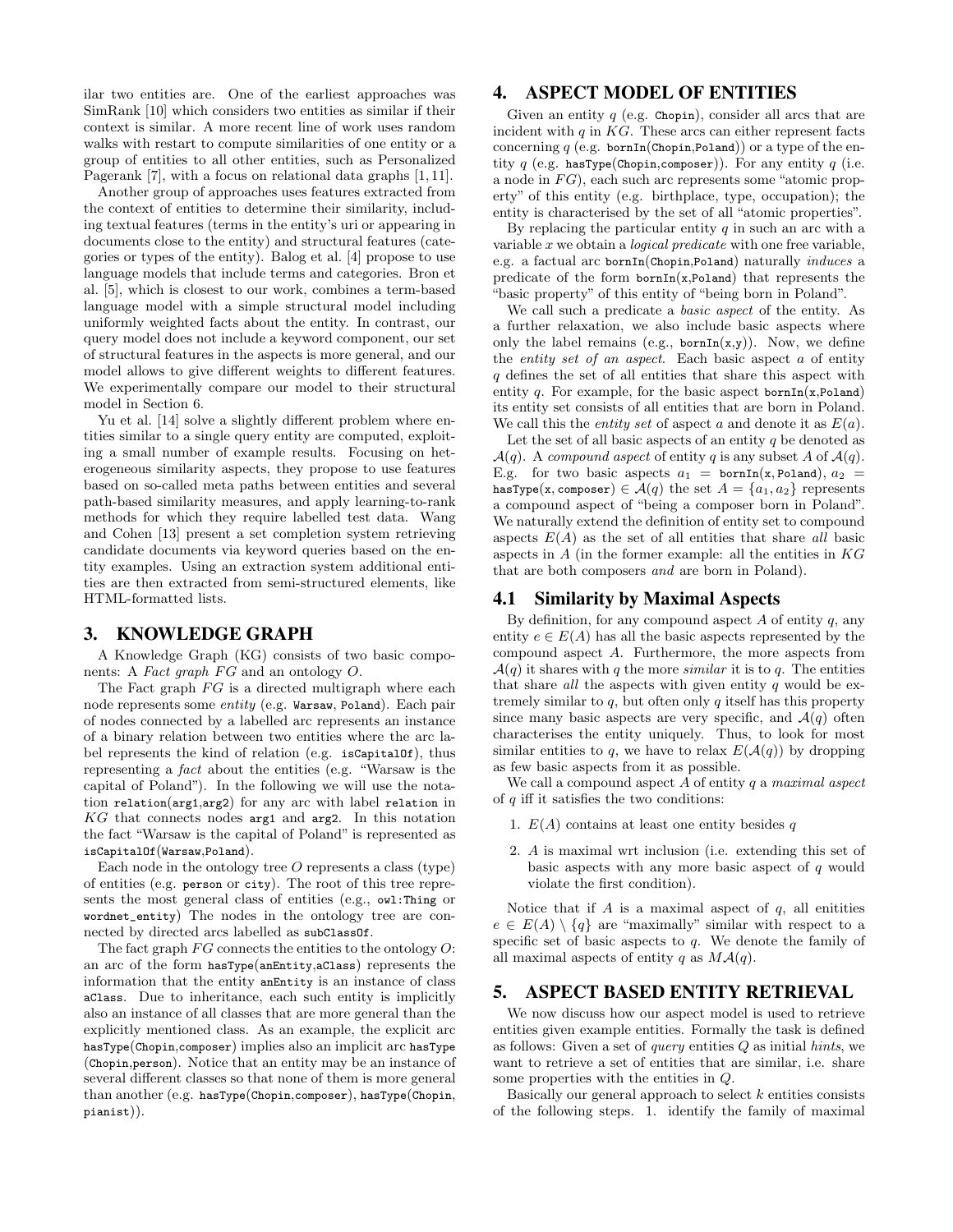aspects  $M\mathcal{A}(Q)$  of Q. 2. filter the maximal aspects by types typical for the entities in Q, 3. rank the maximal aspects, 4. pick the entity with largest popularity  $pop(e)$  from the top aspect and update the aspect's rank, 5. redo step 4 until  $k$ entities are picked.

1. Maximal Aspects. Given a set of entities  $Q$ , first for each entity  $q \in Q$  the set of its basic aspects  $\mathcal{A}(q)$  is computed. Then the shared properties are identified by intersecting the aspect sets  $\mathcal{A}(Q) = \bigcap_{q \in Q} \mathcal{A}(q)$ . This provides the corresponding family of maximal aspects  $M\mathcal{A}(Q)$ . (For a set of entities Q, we extend the definition of a maximal aspect set such that the entity set of a maximal aspect must contain at least one entity not in Q.)

2. Typical Types. One of our basic assumptions is that the goal is to find other entities of relatively equal type. For instance, given a city, the output should be other cities and not, e.g., a country, because they share the same river passing through.

Thus, for each query  $Q$  we determine a set of typical types  $\mathcal{T}(Q)$  and consider only maximal aspects that contain at least one such typical type (or descendant thereof) as basic aspect. Some details aside,  $\mathcal{T}(Q)$  consists of all types shared by all entities in Q excluding some very general classes. If this yields an empty set, we also allow types that are shared by a majority of  $q \in Q$ .

3. Aspect Ranking. The resulting maximal aspects are of different specificity and thus quality. For instance, a maximal aspect for Arnold Schwarzenegger might consist of hasType(x,person) and hasBirthplace(x,Austria) while another one might consist of hasType(x,GovernorOfCalifornia). Hence, in order to decide which aspect set is more likely to be of interest, we rank the maximal aspects (see Section 5.1).

4. Picking an entity. Similarly to aspects, the entities in the entity set of an aspect may have different likelihoods of importance to a user, especially for relatively broad aspects. We use two different entity importance measures that provide an estimated popularity  $pop(e)$  for an entity e. First, we use the stationary probabilities of a random walk on KG. Alternatively, as a YAGO-specific method we estimate popularity based on the click count of the Wikipedia page corresponding to the entity.

#### 5.1 Aspect Ranking

Given a set of query entities  $Q$ , we rank aspects in a language-model-style approach, i.e. each aspect A is ranked according to  $P(A|Q)$ , which we model as:

$$
P(A|Q) \propto P(Q|A) \times P(A) \tag{1}
$$

where  $P(Q|A)$  is the likelihood to generate the original query entities given the aspect A and  $P(A)$  is the likelihood to pick A (from all maximal aspects). In order to estimate  $P(Q|A)$  and  $P(A)$  we employ different approximations that are combined in 4 rankers. These ranking approaches are based on the following components. Given an estimator for the popularity of an entity,  $pop(e)$ , the popularity of an aspect can be estimated as the aggregated popularity of its entities, i.e.  $pop(A) = \sum_{e \in E(A)} pop(e)$  normalized by the sum over the popularity of all entities. A basic aspect  $b$  might be considered for its worth or likelihood to be generated  $v(b)$ . We estimate the value of a basic aspect by its selectivity, i.e.  $v(b) = \frac{1}{|E(b)|}$  or its inverse  $v^{-1}(b) = 1 - \frac{1}{|E(b)|}$ . The value ratio  $ratio(A, B)$  between two (compound) aspects A, B can then be computed as

$$
ratio(A, B) = \frac{\sum_{a \in A} v(a)}{\sum_{b \in B} v(b)} \tag{2}
$$

Similarly the 'cost 'of a compound aspect A can be computed by  $cost(A) = \sum_{a \in A} v^{-1}(a)$  and normalized by the overall cost as follows

$$
ncost(A) = \frac{cost(A)}{\sum_{B \in MA(Q)} cost(B)} \tag{3}
$$

We now consider the following ranking functions:

$$
spop \ P(A|Q) \propto P(Q|A) \times P(A) = \frac{1}{|E(A)|} \times pop(A)
$$
  

$$
cost \ P(A|Q) \propto P(Q|A) \times P(A) = \frac{1}{|E(A)|} \times ncost(A)
$$
  

$$
dist \ P(A|Q) \propto P(Q|A) \times P(A) = ratio(A, A(Q)) \times pop(A)
$$

distp  $P(A|Q) = ratio(A, A(Q))$ 

Note that we can easily introduce a diversity aspect into the ranking by remembering from which aspects entities have already been picked.

#### 6. EVALUATION

Setup. We evaluate our model using the Wikipedia-based knowledge base YAGO [9]. For our preliminary evaluation, we adopt two datasets from [5] based on the INEX 2007 and INEX 2008 Entity Tracks, mapping entities to YAGO where possible and removing the others. For each topic in the datasets, we consider 1-5 example entities and randomly generate 10 distinct queries for each size as long as there remains at least one other relevant entity. For queries of size 1 to 3 in the inex2008 dataset we created up to 5 queries due to the long runtimes of the random walk algorithm used as a baseline. This results in 862 queries on 23 topics for the inex2007 dataset and 1244 queries on 48 topics in the inex2008 dataset.

We compute mean average-precision(map) and mean normalized discounted cumulative gain (mndcg) for rankings of length 100. While the assessments are graded values from 0 to 2, we considered any assessment other than 0 relevant.

Entity Importance Estimation. We first evaluate the effect of the two different entity importance estimators, random walk and Wikipedia click counts. As clearly visible in Figure 2, the Wikipedia click based importance estimation (+wi versions) is always more effective in supporting the rankers than the knowledge graph based random walk estimator (+rw versions). Hence, we use the Wikipedia page clicks for entity importance estimations in the following.



Figure 2: Importance Estimators - INEX2007

Type constraints. As the original topics of the INEX datasets come with Wikicategory based target categories